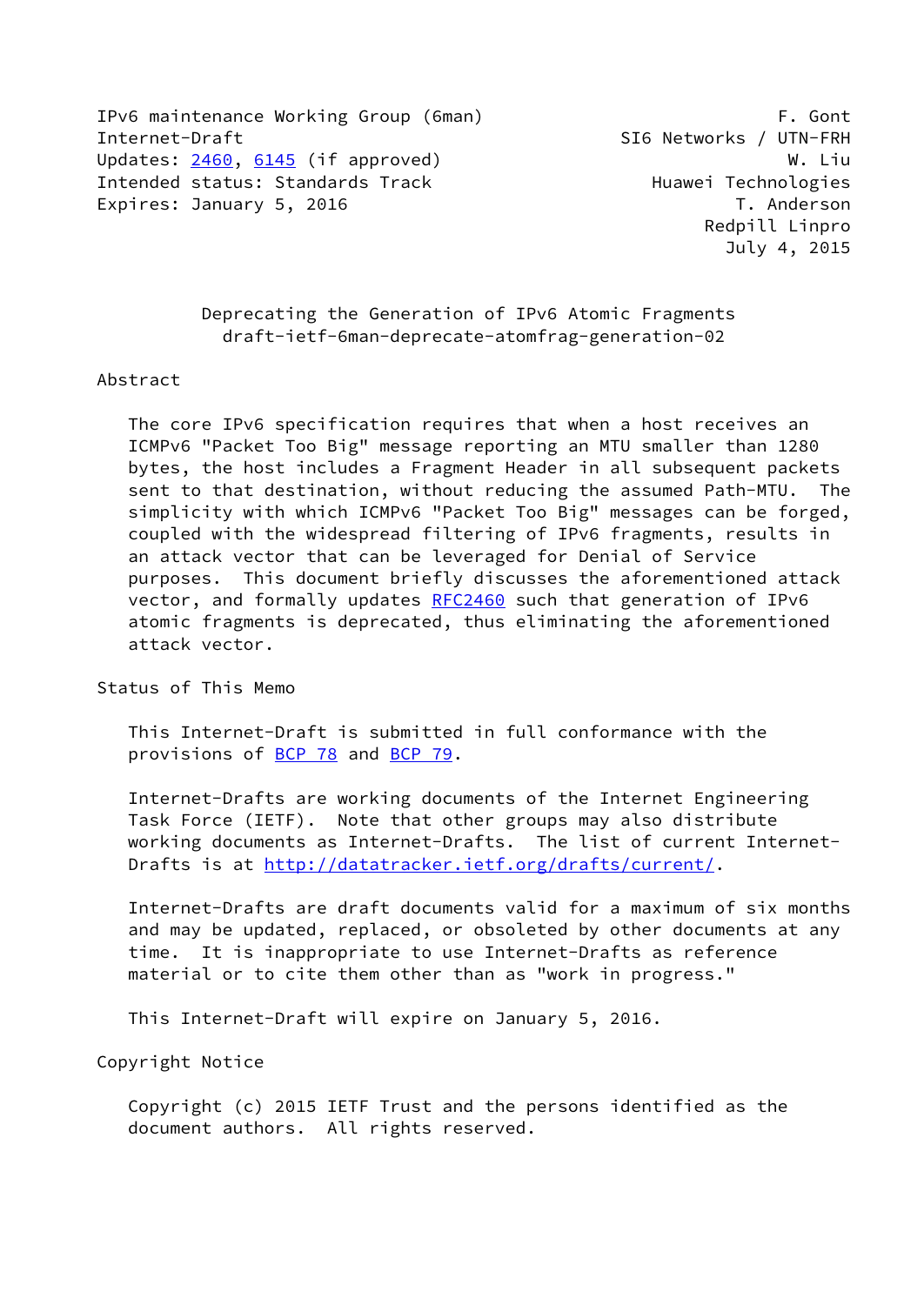<span id="page-1-1"></span>Internet-Draft Deprecate Generation of IPv6 Atomic Frags July 2015

This document is subject to [BCP 78](https://datatracker.ietf.org/doc/pdf/bcp78) and the IETF Trust's Legal Provisions Relating to IETF Documents [\(http://trustee.ietf.org/license-info](http://trustee.ietf.org/license-info)) in effect on the date of publication of this document. Please review these documents carefully, as they describe your rights and restrictions with respect to this document. Code Components extracted from this document must include Simplified BSD License text as described in Section 4.e of the Trust Legal Provisions and are provided without warranty as described in the Simplified BSD License.

## Table of Contents

|    |                                                            | $\overline{2}$          |
|----|------------------------------------------------------------|-------------------------|
| 2. |                                                            | $\overline{\mathbf{3}}$ |
| 3. | Denial of Service (DoS) attack vector $\cdots$ 3           |                         |
| 4. | Additional Considerations 5                                |                         |
| 5. |                                                            | 6                       |
| 6. |                                                            |                         |
| 7. |                                                            |                         |
| 8. |                                                            | $\mathbf{Z}$            |
|    |                                                            |                         |
|    | <u>9.1</u> . Normative References <u>7</u>                 |                         |
|    | 9.2. Informative References                                | 8                       |
|    | Appendix A. Small Survey of OSes that Fail to Produce IPv6 |                         |
|    | Atomic Fragments 9                                         |                         |
|    |                                                            |                         |
|    |                                                            |                         |

<span id="page-1-0"></span>[1](#page-1-0). Introduction

 [RFC2460] specifies the IPv6 fragmentation mechanism, which allows IPv6 packets to be fragmented into smaller pieces such that they fit in the Path-MTU to the intended destination(s).

Section [5 of \[RFC2460\]](https://datatracker.ietf.org/doc/pdf/rfc2460#section-5) states that, when a host receives an ICMPv6 "Packet Too Big" message [\[RFC4443](https://datatracker.ietf.org/doc/pdf/rfc4443)] advertising an MTU smaller than 1280 bytes (the minimum IPv6 MTU), the host is not required to reduce the assumed Path-MTU, but must simply include a Fragment Header in all subsequent packets sent to that destination. The resulting packets will thus \*not\* be actually fragmented into several pieces, but rather just include a Fragment Header with both the "Fragment Offset" and the "M" flag set to 0 (we refer to these packets as "atomic fragments"). As required by [\[RFC6946](https://datatracker.ietf.org/doc/pdf/rfc6946)], these atomic fragments are essentially processed by the destination host as non-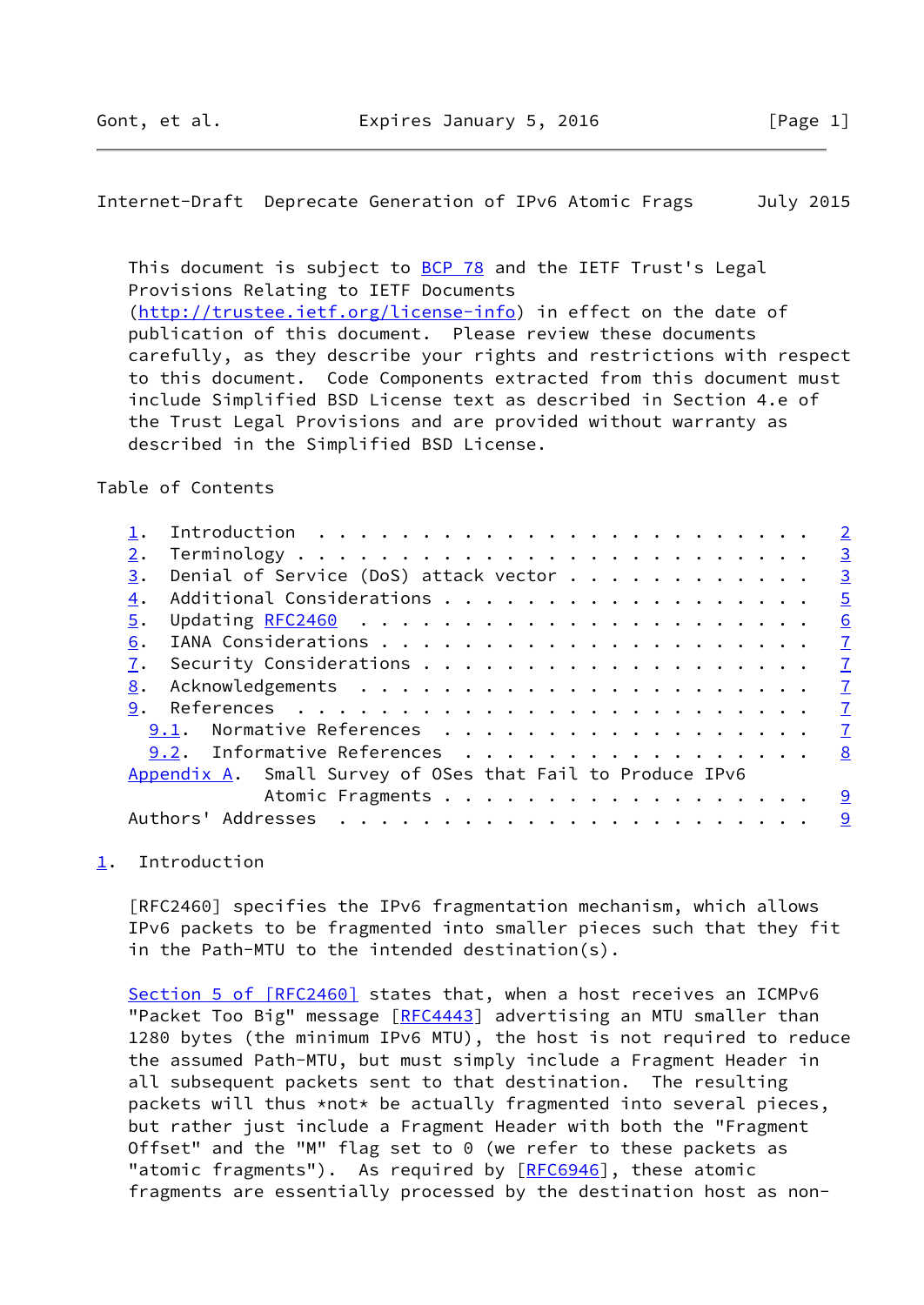fragment traffic (since there are not really any fragments to be reassembled). The goal of these atomic fragments has been to convey an appropriate Fragment Identification value to be employed by IPv6/ IPv4 translators for the resulting IPv4 fragments.

Gont, et al. **Expires January 5, 2016** [Page 2]

<span id="page-2-1"></span>Internet-Draft Deprecate Generation of IPv6 Atomic Frags July 2015

 While atomic fragments might seem rather benign, there are scenarios in which the generation of IPv6 atomic fragments can introduce an attack vector that can be exploited for denial of service purposes. Since there are concrete security implications arising from the generation of IPv6 atomic fragments, and there is no real gain in generating IPv6 atomic fragments (as opposed to e.g. having IPv6/IPv4 translators generate a Fragment Identification value themselves), this document formally updates [\[RFC2460](https://datatracker.ietf.org/doc/pdf/rfc2460)], forbidding the generation of IPv6 atomic fragments, such that the aforementioned attack vector is eliminated.

 [Section 3](#page-2-2) describes some possible attack scenarios. [Section 4](#page-4-0) provides additional considerations regarding the usefulness of generating IPv6 atomic fragments. [Section 5](#page-6-0) formally updates [RFC2460](https://datatracker.ietf.org/doc/pdf/rfc2460) such that this attack vector is eliminated.

- <span id="page-2-0"></span>[2](#page-2-0). Terminology
	- IPv6 atomic fragments

 IPv6 packets that contain a Fragment Header with the Fragment Offset set to 0 and the M flag set to 0 (as defined by  $[RECS946]$ ).

 The key words "MUST", "MUST NOT", "REQUIRED", "SHALL", "SHALL NOT", "SHOULD", "SHOULD NOT", "RECOMMENDED", "MAY", and "OPTIONAL" in this document are to be interpreted as described in [RFC 2119 \[RFC2119](https://datatracker.ietf.org/doc/pdf/rfc2119)].

<span id="page-2-2"></span>[3](#page-2-2). Denial of Service (DoS) attack vector

 Let us assume that Host A is communicating with Server B, and that, as a result of the widespread filtering of IPv6 packets with extension headers (including fragmentation) [\[I-D.ietf-v6ops-ipv6-ehs-in-real-world](#page-8-1)], some intermediate node filters fragments between Host A and Server B. If an attacker sends a forged ICMPv6 "Packet Too Big" (PTB) error message to server B, reporting an MTU smaller than 1280, this will trigger the generation of IPv6 atomic fragments from that moment on (as required by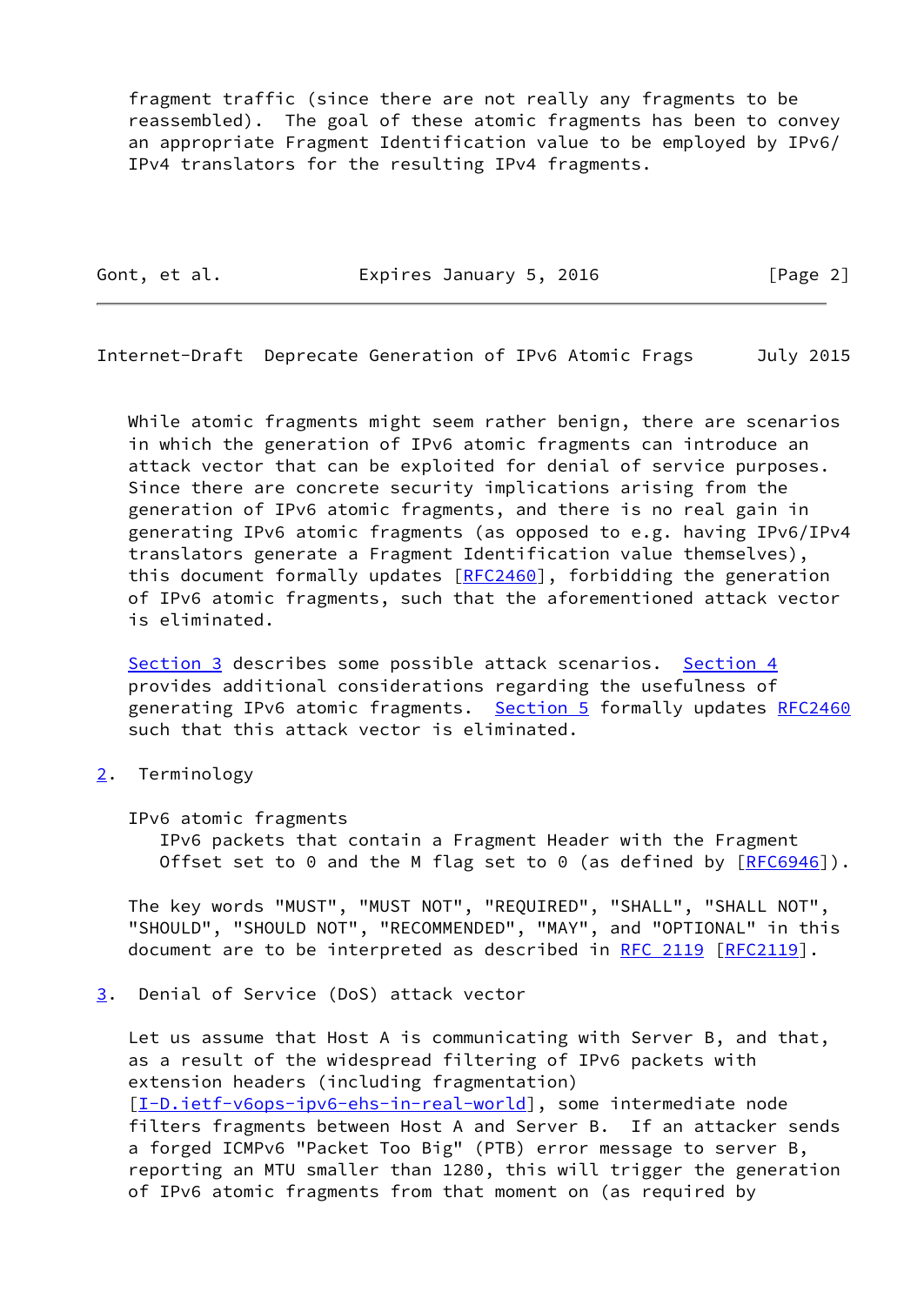[\[RFC2460](https://datatracker.ietf.org/doc/pdf/rfc2460)]). When server B starts sending IPv6 atomic fragments (in response to the received ICMPv6 PTB), these packets will be dropped, since we previously noted that packets with IPv6 EHs were being dropped between Host A and Server B. Thus, this situation will result in a Denial of Service (DoS) scenario.

 Another possible scenario is that in which two BGP peers are employing IPv6 transport, and they implement ACLs to drop IPv6 fragments (to avoid control-plane attacks). If the aforementioned BGP peers drop IPv6 fragments but still honor received ICMPv6 Packet Too Big error messages, an attacker could easily attack the peering session by simply sending an ICMPv6 PTB message with a reported MTU

| Gont, et al. | Expires January 5, 2016 | [Page 3] |
|--------------|-------------------------|----------|
|--------------|-------------------------|----------|

Internet-Draft Deprecate Generation of IPv6 Atomic Frags July 2015

 smaller than 1280 bytes. Once the attack packet has been sent, it will be the aforementioned routers themselves the ones dropping their own traffic.

 The aforementioned attack vector is exacerbated by the following factors:

- o The attacker does not need to forge the IPv6 Source Address of his attack packets. Hence, deployment of simple [BCP38](https://datatracker.ietf.org/doc/pdf/bcp38) filters will not help as a counter-measure.
- o Only the IPv6 addresses of the IPv6 packet embedded in the ICMPv6 payload needs to be forged. While one could envision filtering devices enforcing **BCP38-style filters on the ICMPv6 payload**, the use of extension headers (by the attacker) could make this difficult, if at all possible.
- o Many implementations fail to perform validation checks on the received ICMPv6 error messages, as recommended in [Section](https://datatracker.ietf.org/doc/pdf/rfc4443#section-5.2) 5.2 of [RFC4443] and documented in [\[RFC5927](https://datatracker.ietf.org/doc/pdf/rfc5927)]. It should be noted that in some cases, such as when an ICMPv6 error message has (supposedly) been elicited by a connection-less transport protocol (or some other connection-less protocol being encapsulated in IPv6), it may be virtually impossible to perform validation checks on the received ICMPv6 error messages. And, because of IPv6 extension headers, the ICMPv6 payload might not even contain any useful information on which to perform validation checks.
- o Upon receipt of one of the aforementioned ICMPv6 "Packet Too Big"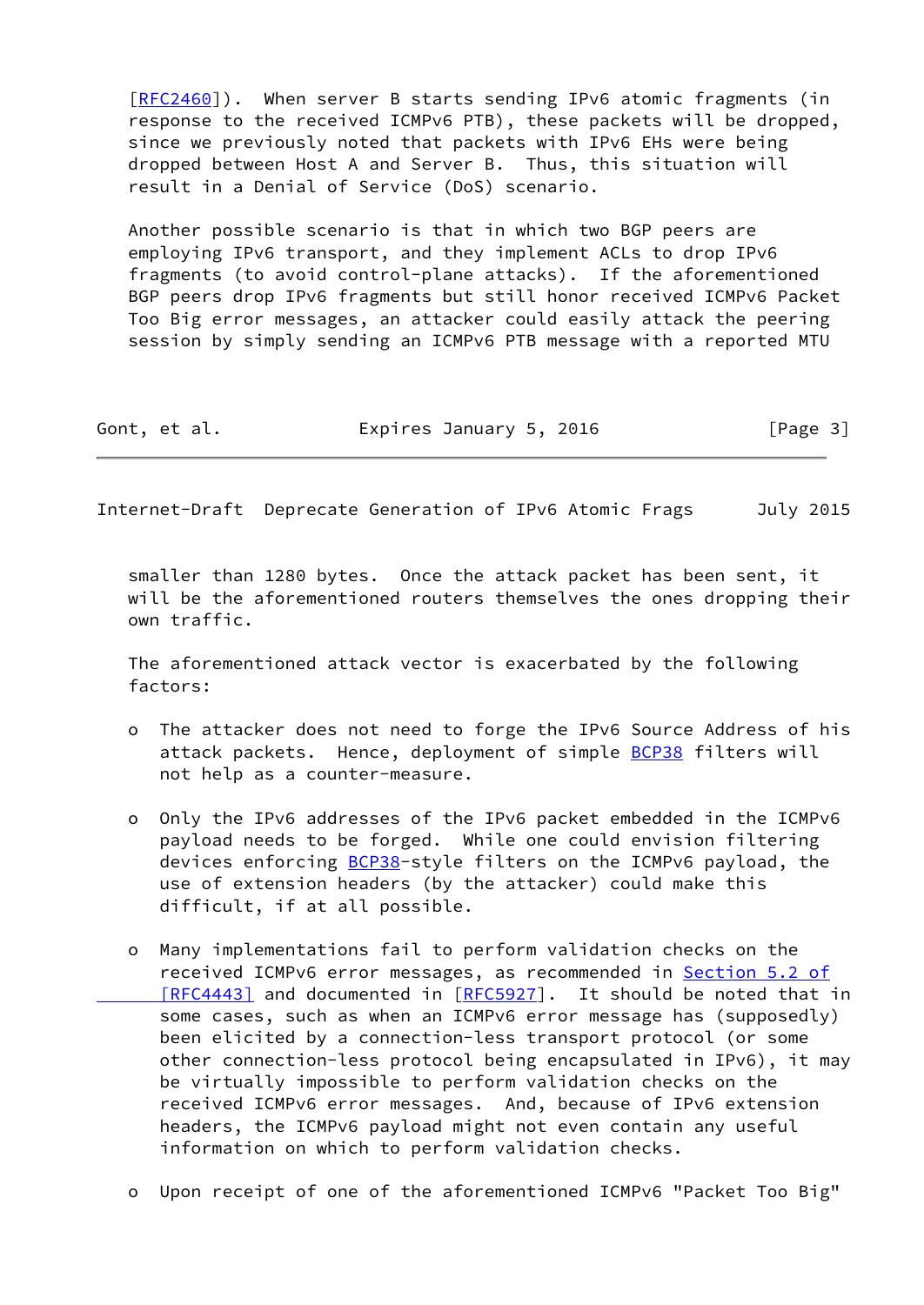error messages, the Destination Cache [\[RFC4861](https://datatracker.ietf.org/doc/pdf/rfc4861)] is usually updated to reflect that any subsequent packets to such destination should include a Fragment Header. This means that a single ICMPv6 "Packet Too Big" error message might affect multiple communication instances (e.g., TCP connections) with such destination.

 o As noted in [Section 4,](#page-4-0) SIIT [\[RFC6145](https://datatracker.ietf.org/doc/pdf/rfc6145)] (including derivative protocols such as Stateful NAT64 [\[RFC6146](https://datatracker.ietf.org/doc/pdf/rfc6146)]) is the only technology which currently makes use of atomic fragments. Unfortunately, an IPv6 node cannot easily limit its exposure to the aforementioned attack vector by only generating IPv6 atomic fragments towards IPv4 destinations behind a stateless translator. This is due to the fact that Section [3.3 of RFC6052](https://datatracker.ietf.org/doc/pdf/rfc6052#section-3.3) [\[RFC6052](https://datatracker.ietf.org/doc/pdf/rfc6052)] encourages operators to use a Network-Specific Prefix (NSP) that maps the IPv4 address space into IPv6. When an NSP is being used, IPv6 addresses representing IPv4 nodes (reached through a stateless translator) are indistinguishable from native IPv6 addresses.

|  | Gont, et al. |  | Expires January 5, 2016 |  | [Page 4] |
|--|--------------|--|-------------------------|--|----------|
|--|--------------|--|-------------------------|--|----------|

<span id="page-4-1"></span>Internet-Draft Deprecate Generation of IPv6 Atomic Frags July 2015

<span id="page-4-0"></span>[4](#page-4-0). Additional Considerations

Besides the security assessment provided in **Section 3**, it is interesting to evaluate the pros and cons of having an IPv6-to-IPv4 translating router rely on the generation of IPv6 atomic fragments.

 Relying on the generation of IPv6 atomic fragments implies a reliance on:

- 1. ICMPv6 packets arriving from the translator to the IPv6 node
- 2. The ability of the nodes receiving ICMPv6 PTB messages reporting an MTU smaller than 1280 bytes to actually produce atomic fragments
- 3. Support for IPv6 fragmentation on the IPv6 side of the translator

Unfortunately,

 o There exists a fair share of evidence of ICMPv6 Packet Too Big messages being dropped on the public Internet (for instance, that is one of the reasons for which PLPMTUD [[RFC4821\]](https://datatracker.ietf.org/doc/pdf/rfc4821) was produced).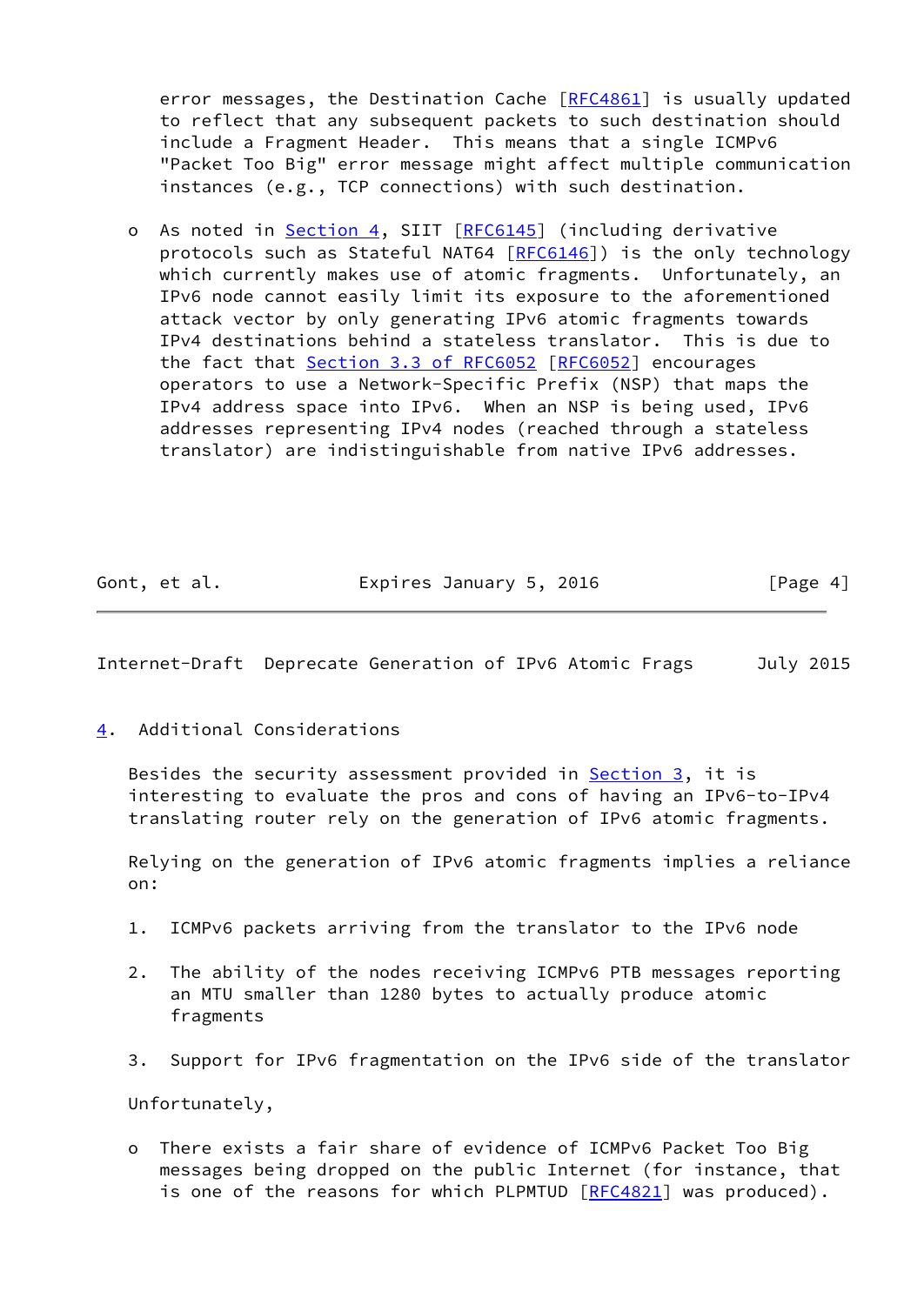Therefore, relying on such messages being successfully delivered will affect the robustness of the protocol that relies on them.

- o A number of IPv6 implementations have been known to fail to generate IPv6 atomic fragments in response to ICMPv6 PTB messages reporting an MTU smaller than 1280 bytes (see [Appendix A](#page-9-0) for a small survey). Additionally, the results included in [Section](https://datatracker.ietf.org/doc/pdf/rfc6145#section-6) 6 of  [\[RFC6145\]](https://datatracker.ietf.org/doc/pdf/rfc6145#section-6) note that 57% of the tested web servers failed to produce IPv6 atomic fragments in response to ICMPv6 PTB messages reporting an MTU smaller than 1280 bytes. Thus, any protocol relying on IPv6 atomic fragment generation for proper functioning will have interoperability problems with the aforementioned IPv6 stacks.
- o IPv6 atomic fragment generation represents a case in which fragmented traffic is produced where otherwise it would not be needed. Since there is widespread filtering of IPv6 fragments in the public Internet [\[I-D.ietf-v6ops-ipv6-ehs-in-real-world](#page-8-1)], this would mean that the (unnecessary) use of IPv6 fragmentation might result, unnecessarily, in a Denial of Service situation even in legitimate cases.

 Finally, we note that SIIT essentially employs the Fragment Header of IPv6 atomic fragments to signal the translator how to set the DF bit of IPv4 datagrams (the DF bit is cleared when the IPv6 packet contains a Fragment Header, and is otherwise set to 1 when the IPv6

|  | Gont, et al. |  | Expires January 5, 2016 |  | [Page 5] |  |
|--|--------------|--|-------------------------|--|----------|--|
|--|--------------|--|-------------------------|--|----------|--|

<span id="page-5-0"></span>Internet-Draft Deprecate Generation of IPv6 Atomic Frags July 2015

 packet does not contain an IPv6 Fragment Header). Additionally, the translator will employ the low-order 16-bits of the IPv6 Fragment Identification for setting the IPv4 Fragment Identification. At least in theory, this is expected to reduce the Fragment ID collision rate in the following specific scenario:

- 1. An IPv6 node communicates with an IPv4 node (through SIIT)
- 2. The IPv4 node is located behind an IPv4 link with an MTU < 1260
- 3. ECMP routing [\[RFC2992](https://datatracker.ietf.org/doc/pdf/rfc2992)] with more than one translator is employed for e.g., redundancy purposes

 In such a scenario, if each translator were to select the IPv4 Fragment Identification on its own (rather than selecting the IPv4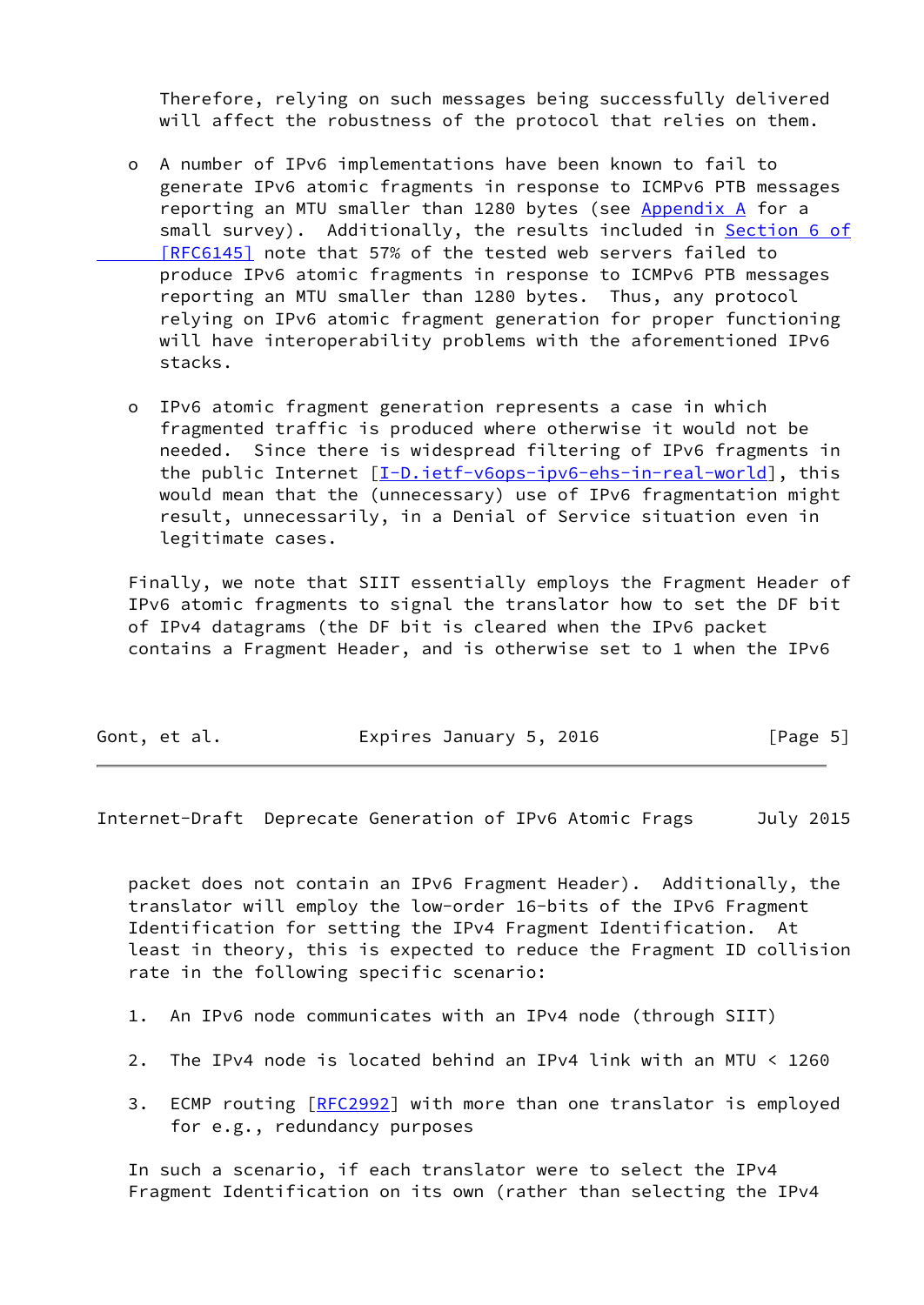Fragment ID from the low-order 16-bits of the Fragment Identification of atomic fragments), this could possibly lead to IPv4 Fragment ID collisions. However, since a number of implementations set IPv6 Fragment ID according to the output of a Pseudo-Random Number Generator (PRNG) (see Appendix B of [\[I-D.ietf-6man-predictable-fragment-id](#page-8-2)]) and the translator only employs the low-order 16-bits of such value, it is very unlikely that relying on the Fragment ID of the IPv6 atomic fragment will result in a reduced Fragment ID collision rate (when compared to the case where the translator selects each IPv4 Fragment ID on its own).

Finally, we note that [[RFC6145](https://datatracker.ietf.org/doc/pdf/rfc6145)] is currently the only "consumer" of IPv6 atomic fragments, and it correctly and diligently notes (in [Section 6](#page-7-0)) the possible interoperability problems of relying on IPv6 atomic fragments, proposing as a workaround that leads to more robust behavior and simplified code.

<span id="page-6-0"></span>[5](#page-6-0). Updating [RFC2460](https://datatracker.ietf.org/doc/pdf/rfc2460)

The following text from Section [5 of \[RFC2460\]](https://datatracker.ietf.org/doc/pdf/rfc2460#section-5):

 "In response to an IPv6 packet that is sent to an IPv4 destination (i.e., a packet that undergoes translation from IPv6 to IPv4), the originating IPv6 node may receive an ICMP Packet Too Big message reporting a Next-Hop MTU less than 1280. In that case, the IPv6 node is not required to reduce the size of subsequent packets to less than 1280, but must include a Fragment header in those packets so that the IPv6-to-IPv4 translating router can obtain a suitable Identification value to use in resulting IPv4 fragments. Note that this means the payload may have to be reduced to 1232 octets (1280 minus 40 for the IPv6 header and 8 for the Fragment header), and smaller still if additional extension headers are used."

Gont, et al. **Expires January 5, 2016** [Page 6]

<span id="page-6-1"></span>Internet-Draft Deprecate Generation of IPv6 Atomic Frags July 2015

is formally replaced with:

 "An IPv6 node that receives an ICMPv6 Packet Too Big error message that reports a Next-Hop MTU smaller than 1280 bytes (the minimum IPv6 MTU) MUST NOT include a Fragment header in subsequent packets sent to the corresponding destination. That is, IPv6 nodes MUST NOT generate IPv6 atomic fragments."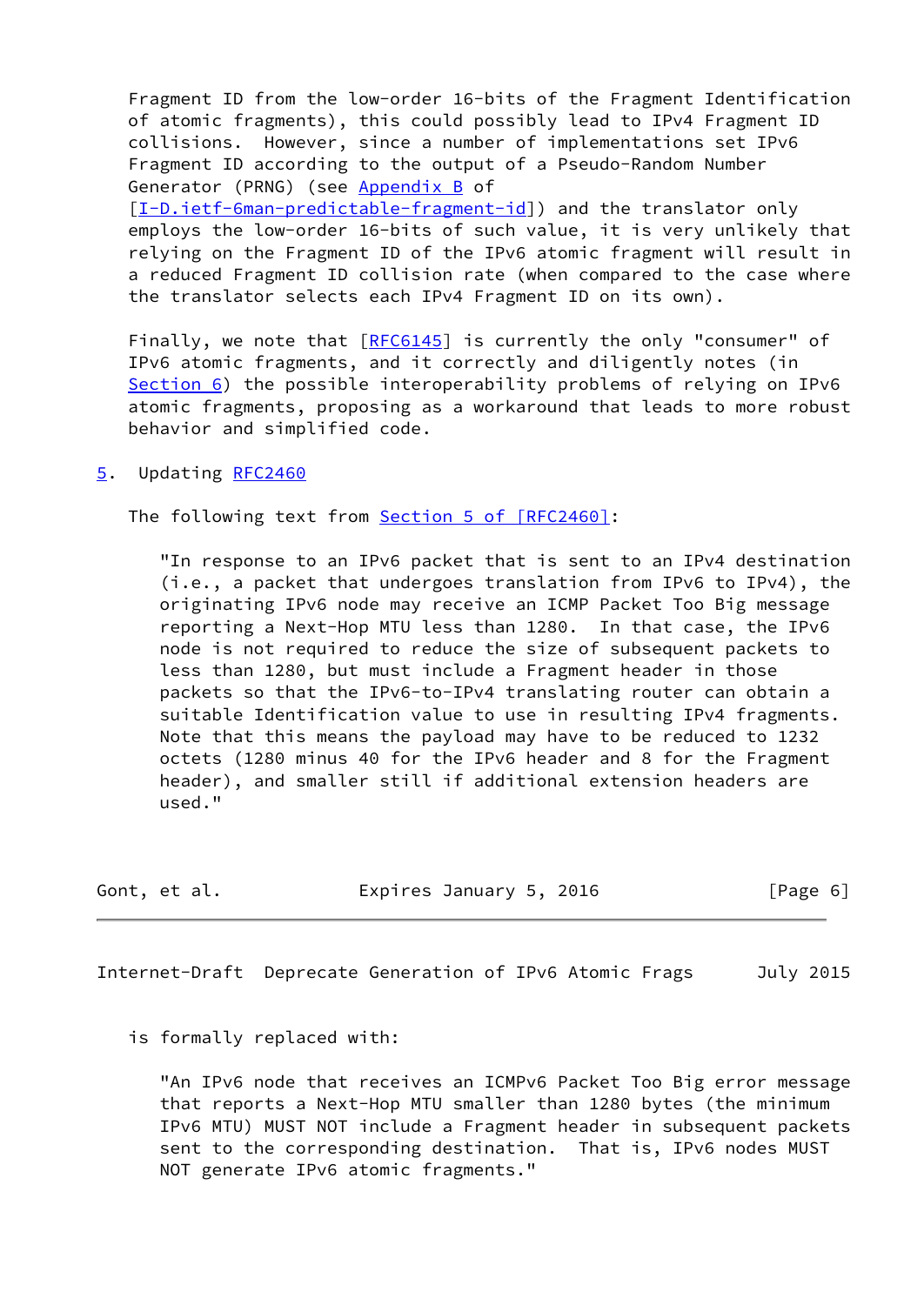## <span id="page-7-0"></span>[6](#page-7-0). IANA Considerations

 There are no IANA registries within this document. The RFC-Editor can remove this section before publication of this document as an RFC.

<span id="page-7-1"></span>[7](#page-7-1). Security Considerations

 This document describes a Denial of Service (DoS) attack vector that leverages the widespread filtering of IPv6 fragments in the public Internet by means of ICMPv6 PTB error messages. Additionally, it formally updates [\[RFC2460](https://datatracker.ietf.org/doc/pdf/rfc2460)] such that this attack vector is eliminated.

<span id="page-7-2"></span>[8](#page-7-2). Acknowledgements

 The authors would like to thank (in alphabetical order) Alberto Leiva, Bob Briscoe, Brian Carpenter, Tatuya Jinmei, Jeroen Massar, and Erik Nordmark, for providing valuable comments on earlier versions of this document.

 Fernando Gont would like to thank Fernando Gont would like to thank Jan Zorz / Go6 Lab <[http://go6lab.si/>](http://go6lab.si/), and Jared Mauch / NTT America, for providing access to systems and networks that were employed to produce some of tests that resulted in the publication of this document. Additionally, he would like to thank SixXS [<https://www.sixxs.net](https://www.sixxs.net)> for providing IPv6 connectivity.

- <span id="page-7-3"></span>[9](#page-7-3). References
- <span id="page-7-4"></span>[9.1](#page-7-4). Normative References
	- [RFC2460] Deering, S. and R. Hinden, "Internet Protocol, Version 6 (IPv6) Specification", [RFC 2460](https://datatracker.ietf.org/doc/pdf/rfc2460), December 1998.
	- [RFC2119] Bradner, S., "Key words for use in RFCs to Indicate Requirement Levels", [BCP 14](https://datatracker.ietf.org/doc/pdf/bcp14), [RFC 2119](https://datatracker.ietf.org/doc/pdf/rfc2119), March 1997.

Gont, et al. **Expires January 5, 2016** [Page 7]

<span id="page-7-5"></span>Internet-Draft Deprecate Generation of IPv6 Atomic Frags July 2015

[RFC4443] Conta, A., Deering, S., and M. Gupta, "Internet Control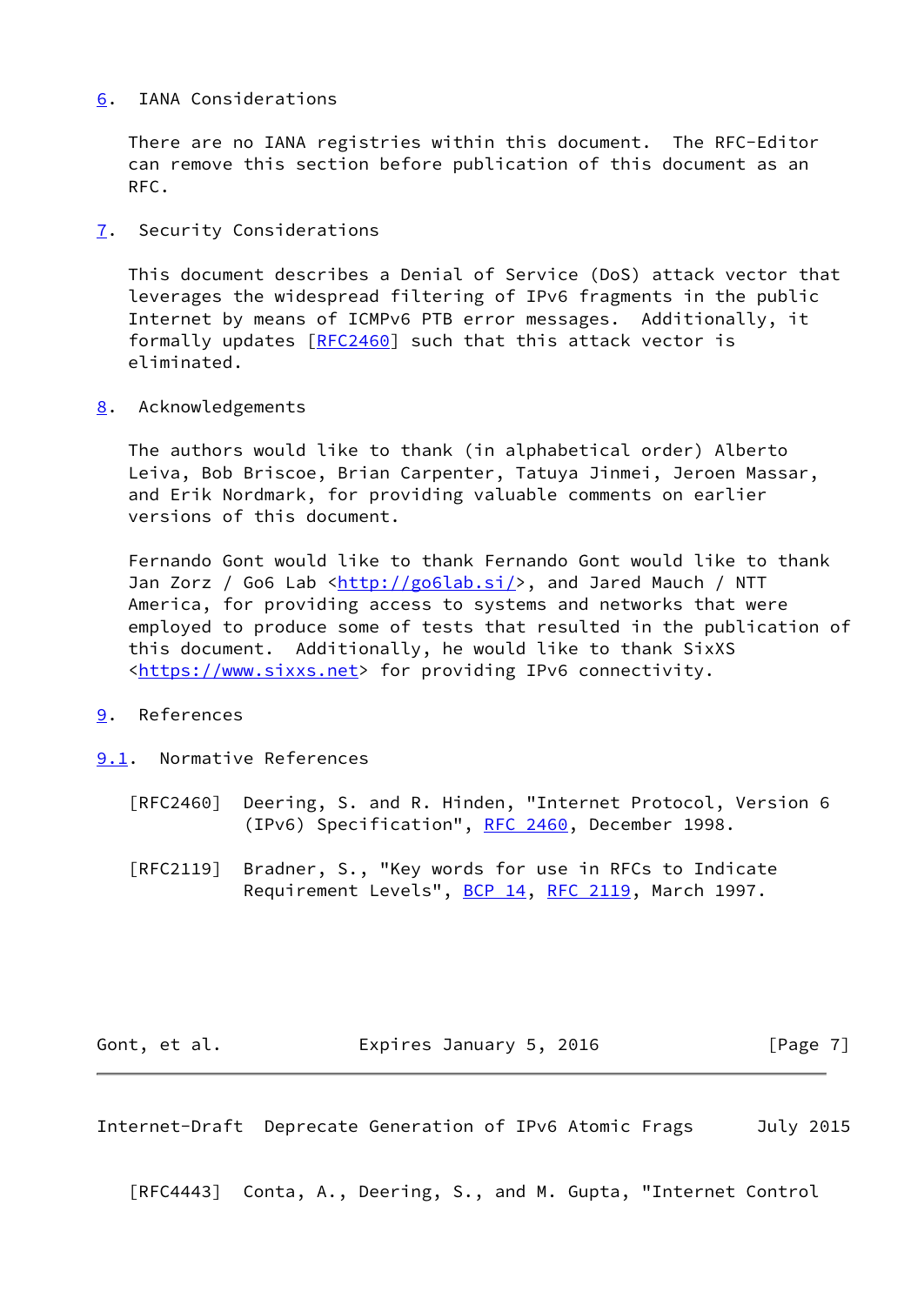Message Protocol (ICMPv6) for the Internet Protocol Version 6 (IPv6) Specification", [RFC 4443,](https://datatracker.ietf.org/doc/pdf/rfc4443) March 2006.

- [RFC4821] Mathis, M. and J. Heffner, "Packetization Layer Path MTU Discovery", [RFC 4821,](https://datatracker.ietf.org/doc/pdf/rfc4821) March 2007.
- [RFC4861] Narten, T., Nordmark, E., Simpson, W., and H. Soliman, "Neighbor Discovery for IP version 6 (IPv6)", [RFC 4861](https://datatracker.ietf.org/doc/pdf/rfc4861), September 2007.
- [RFC6145] Li, X., Bao, C., and F. Baker, "IP/ICMP Translation Algorithm", [RFC 6145,](https://datatracker.ietf.org/doc/pdf/rfc6145) April 2011.

<span id="page-8-0"></span>[9.2](#page-8-0). Informative References

- [RFC2923] Lahey, K., "TCP Problems with Path MTU Discovery", [RFC](https://datatracker.ietf.org/doc/pdf/rfc2923) [2923,](https://datatracker.ietf.org/doc/pdf/rfc2923) September 2000.
- [RFC2992] Hopps, C., "Analysis of an Equal-Cost Multi-Path Algorithm", [RFC 2992,](https://datatracker.ietf.org/doc/pdf/rfc2992) November 2000.
- [RFC5927] Gont, F., "ICMP Attacks against TCP", [RFC 5927](https://datatracker.ietf.org/doc/pdf/rfc5927), July 2010.
- [RFC6052] Bao, C., Huitema, C., Bagnulo, M., Boucadair, M., and X. Li, "IPv6 Addressing of IPv4/IPv6 Translators", [RFC 6052,](https://datatracker.ietf.org/doc/pdf/rfc6052) October 2010.
- [RFC6146] Bagnulo, M., Matthews, P., and I. van Beijnum, "Stateful NAT64: Network Address and Protocol Translation from IPv6 Clients to IPv4 Servers", [RFC 6146](https://datatracker.ietf.org/doc/pdf/rfc6146), April 2011.
- [RFC6946] Gont, F., "Processing of IPv6 "Atomic" Fragments", [RFC](https://datatracker.ietf.org/doc/pdf/rfc6946) [6946,](https://datatracker.ietf.org/doc/pdf/rfc6946) May 2013.
- <span id="page-8-2"></span> [I-D.ietf-6man-predictable-fragment-id] Gont, F., "Security Implications of Predictable Fragment Identification Values", [draft-ietf-6man-predictable](https://datatracker.ietf.org/doc/pdf/draft-ietf-6man-predictable-fragment-id-08) [fragment-id-08](https://datatracker.ietf.org/doc/pdf/draft-ietf-6man-predictable-fragment-id-08) (work in progress), June 2015.
- <span id="page-8-1"></span> [I-D.ietf-v6ops-ipv6-ehs-in-real-world] Gont, F., Linkova, J., Chown, T., and S. LIU, "Observations on IPv6 EH Filtering in the Real World", [draft-ietf-v6ops-ipv6-ehs-in-real-world-00](https://datatracker.ietf.org/doc/pdf/draft-ietf-v6ops-ipv6-ehs-in-real-world-00) (work in progress), April 2015.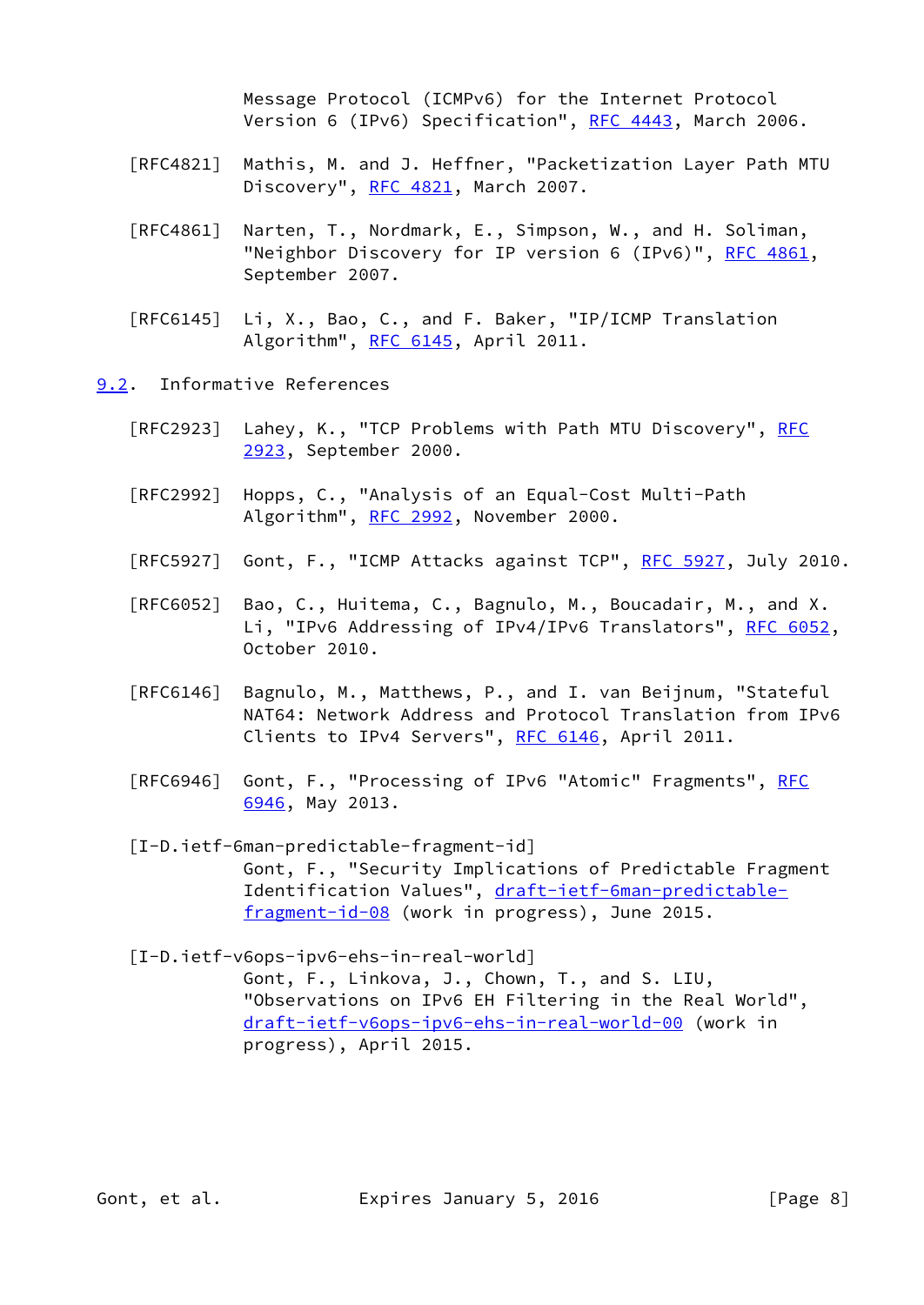<span id="page-9-1"></span>Internet-Draft Deprecate Generation of IPv6 Atomic Frags July 2015

<span id="page-9-2"></span> [Morbitzer] Morbitzer, M., "TCP Idle Scans in IPv6", Master's Thesis. Thesis number: 670. Department of Computing Science, Radboud University Nijmegen. August 2013, <[https://www.ru.nl/publish/pages/578936/](https://www.ru.nl/publish/pages/578936/m_morbitzer_masterthesis.pdf) [m\\_morbitzer\\_masterthesis.pdf>](https://www.ru.nl/publish/pages/578936/m_morbitzer_masterthesis.pdf).

<span id="page-9-0"></span>[Appendix A.](#page-9-0) Small Survey of OSes that Fail to Produce IPv6 Atomic Fragments

 [This section will probably be removed from this document before it is published as an RFC].

 This section includes a non-exhaustive list of operating systems that  $*$ fail\* to produce IPv6 atomic fragments. It is based on the results published in [\[RFC6946](https://datatracker.ietf.org/doc/pdf/rfc6946)] and [[Morbitzer\]](#page-9-2).

 The following Operating Systems fail to generate IPv6 atomic fragments in response to ICMPv6 PTB messages that report an MTU smaller than 1280 bytes:

- o FreeBSD 8.0
- o Linux kernel 2.6.32
- o Linux kernel 3.2
- o Mac OS X 10.6.7
- o NetBSD 5.1

Authors' Addresses

 Fernando Gont SI6 Networks / UTN-FRH Evaristo Carriego 2644 Haedo, Provincia de Buenos Aires 1706 Argentina

 Phone: +54 11 4650 8472 Email: fgont@si6networks.com URI: <http://www.si6networks.com>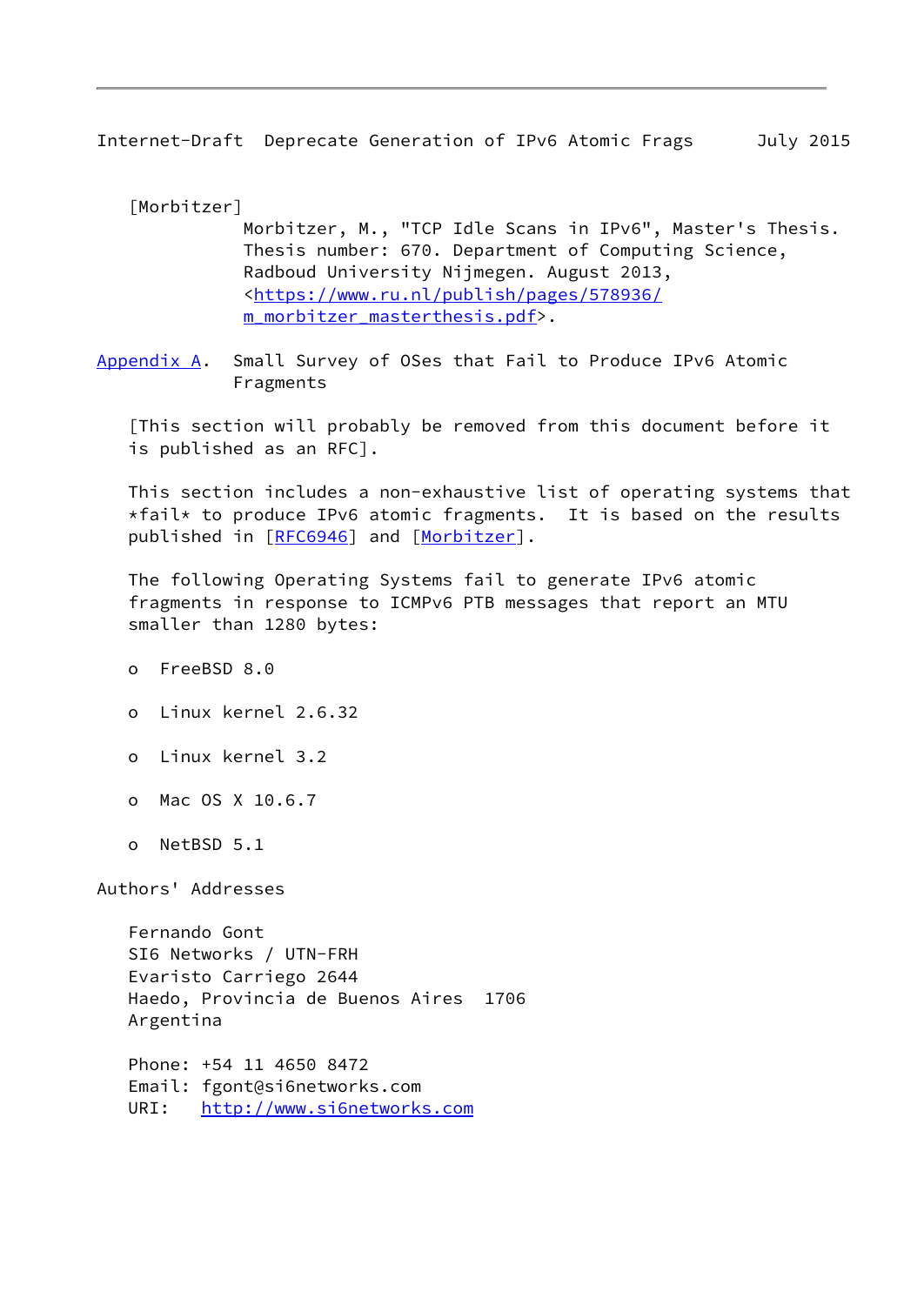Internet-Draft Deprecate Generation of IPv6 Atomic Frags July 2015

 Will(Shucheng) Liu Huawei Technologies Bantian, Longgang District Shenzhen 518129 P.R. China

Email: liushucheng@huawei.com

 Tore Anderson Redpill Linpro Vitaminveien 1A Oslo 0485 Norway

 Phone: +47 959 31 212 Email: tore@redpill-linpro.com URI: <http://www.redpill-linpro.com>